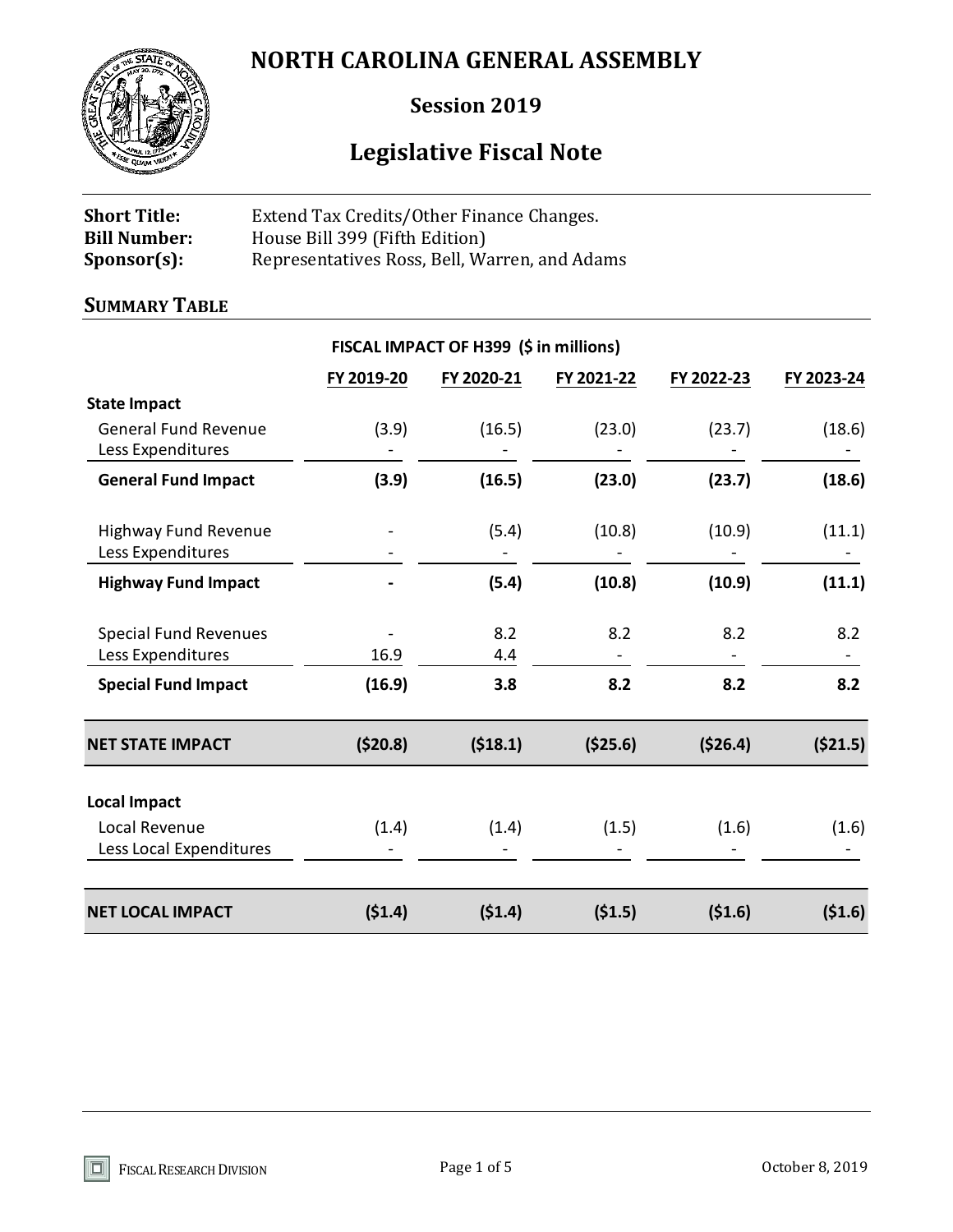# **FISCAL IMPACT SUMMARY**

- Extends the sunset date of the State's Historic Rehabilitation Tax Credit to include expenses incurred by January 1, 2024.
- Reinstates the Mill Rehabilitation Tax Credit for a project that meets certain conditions.
- Extends the sunset date for an existing sales tax exemption for qualifying airlines until January 1, 2024.
- Extends the sunset date for existing sales tax exemptions and refunds for the motorsports industry until January 1, 2024.
- Provides a tax deduction for State economic incentive grants, effective for 2019.
- Allows taxpayers age 70.5+ to roll over distributions to charitable nonprofits tax-free beginning 2019.
- Extends the sunset date for the dry cleaning solvent tax and the annual transfer from General Fund sales tax revenue into the Dry-Cleaning Solvent Cleanup Fund until 2030.
- Maintains the Insurance Regulatory Fee at 6.5% for calendar year 2020.
- Appropriates \$12.5 million in nonrecurring funds from the Collections Assistance Fee Special Fund for the 2019-2020 fiscal year to the Department of Revenue to be used for costs associated with tax systems operations and maintenance upgrades.
- Appropriates \$4.4 million from the Collection Assistance Fee Special Fund in FY 2019-20 and FY 2020-21 to be used to contract with a vendor to perform identity theft and tax fraud analysis using the Government Data Analytics Center (GDAC).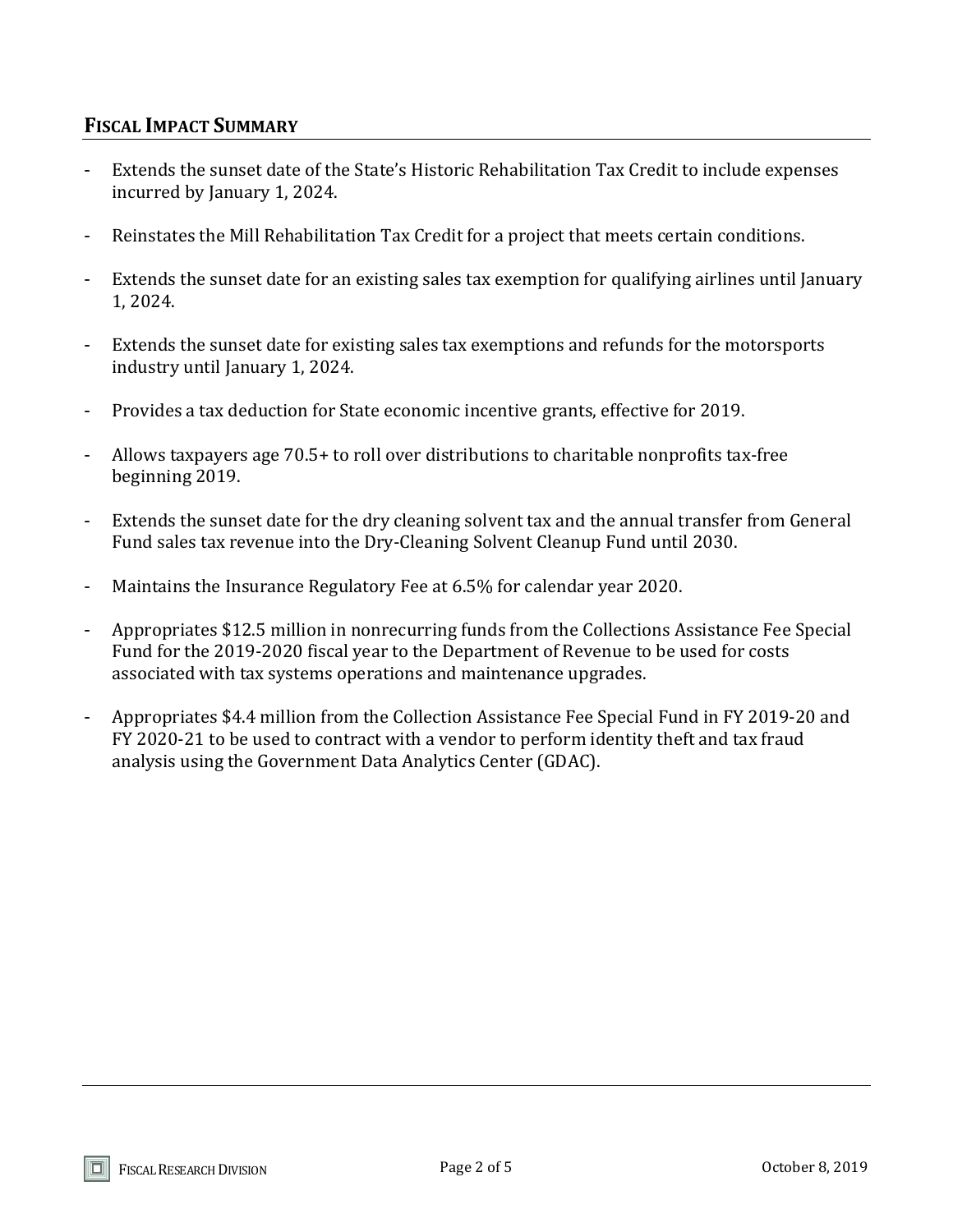# **FISCAL ANALYSIS**

|                                     | FY 2019-20                                         | FY 2020-21 | FY 2021-22 | FY 2022-23 | FY 2023-24 |
|-------------------------------------|----------------------------------------------------|------------|------------|------------|------------|
| Extend historic rehabilitation      |                                                    |            |            |            |            |
| credit                              |                                                    | (4.5)      | (5.0)      | (5.5)      | (6.0)      |
| Reinstate mill rehabilitation       |                                                    |            |            |            |            |
| credit for project meeting          |                                                    |            | (5.8)      | (5.8)      |            |
| certain conditions                  |                                                    |            |            |            |            |
| Extend sales tax exemption          |                                                    |            |            |            |            |
| for qualifying airlines (Impact     |                                                    | (5.4)      | (10.8)     | (10.9)     | (11.1)     |
| is to the Highway Fund).            |                                                    |            |            |            |            |
| Extend sales tax exemptions         |                                                    |            |            |            |            |
| and refunds for motorsports         | (2.9)                                              | (3.0)      | (3.1)      | (3.3)      | (3.4)      |
| industry                            |                                                    |            |            |            |            |
| Provide tax deduction for           | Revenue decrease of less than \$1 million per year |            |            |            |            |
| economic incentive grants           |                                                    |            |            |            |            |
| Allow taxpayers 70.5+ to roll       |                                                    |            |            |            |            |
| over distributions to               | (1.0)                                              | (1.0)      | (1.1)      | (1.1)      | (1.2)      |
| charitable nonprofits tax-free      |                                                    |            |            |            |            |
| Dry Cleaning Solvent Tax            |                                                    | 0.2        | 0.2        | 0.2        | 0.2        |
| (Special Fund)                      |                                                    |            |            |            |            |
| <b>Extend General Fund Transfer</b> |                                                    |            |            |            |            |
| to Dry Cleaning Solvent Fund        |                                                    | (8.0)      | (8.0)      | (8.0)      | (8.0)      |
| (General Fund)                      |                                                    |            |            |            |            |
| <b>Extend General Fund Transfer</b> |                                                    |            |            |            |            |
| to Dry Cleaning Solvent Fund        |                                                    | 8.0        | 8.0        | 8.0        | 8.0        |
| (Special Fund)                      |                                                    |            |            |            |            |

The table shows the estimated fiscal impact in millions of \$ for the tax provisions:

# Historic Rehabilitation Tax Credit

Under current law, the tax credit expires for expenses incurred on or after January 1, 2020. Section 1 extends this expiration date to expenses incurred on or after January 1, 2024. The estimate is based on tax return data showing the historical reduction in tax collections resulting from the credit.

#### Mill Rehabilitation Tax Credit

Reinstates the tax credit subject to certain conditions being met. The estimate is based on specific information pertaining to one particular project.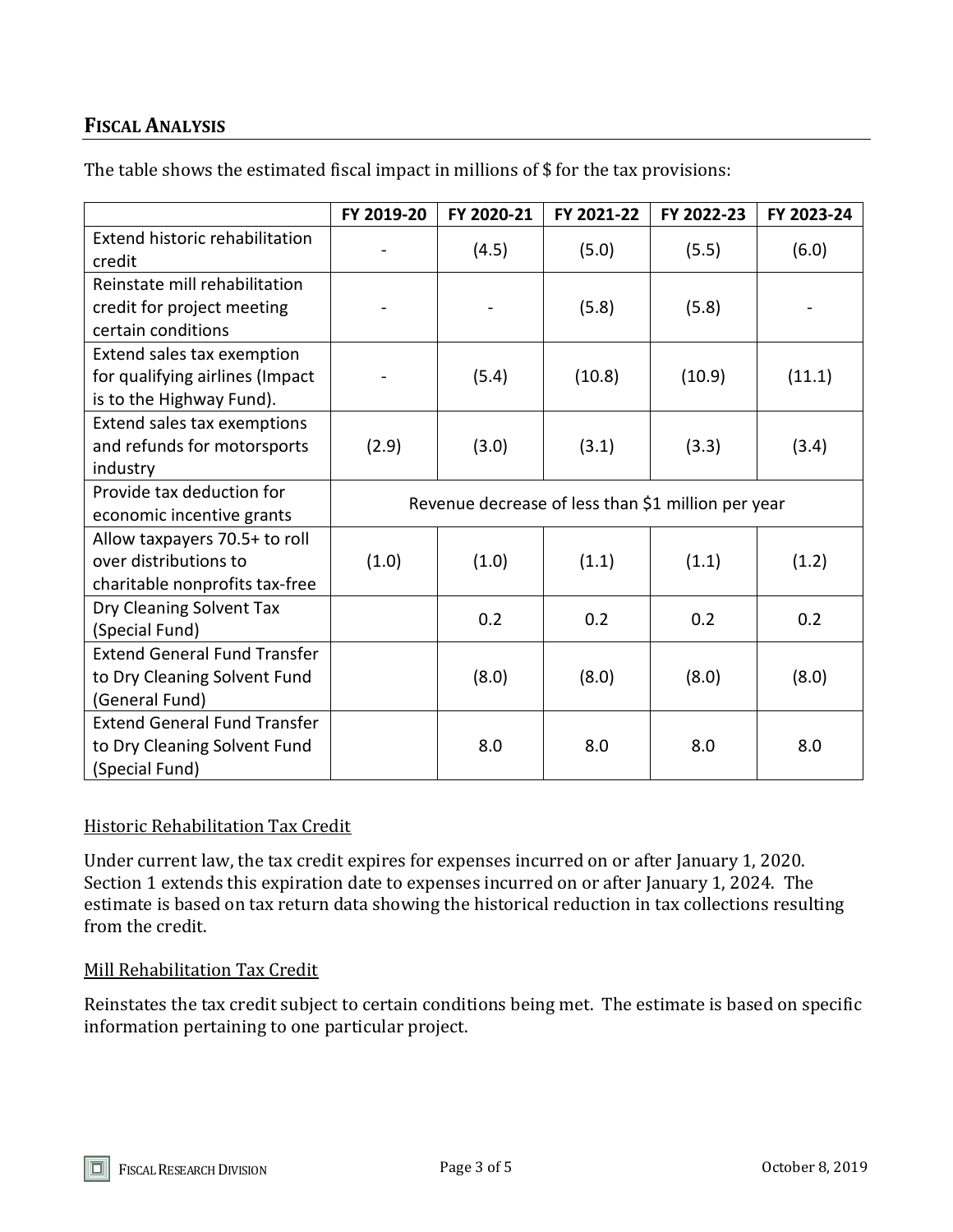#### Sales Tax Exemption for Qualifying Airlines

Extends from January 1, 2020 to January 1, 2024, the expiration for a sales tax exemption for sales of aviation gasoline and jet fuel to an interstate air business for use in a commercial aircraft. This extension reduces revenue in the Highway Fund, where the revenue would otherwise be credited. Revenue estimates are based on proprietary data provided by industry, as well as data provided by the Department of Revenue.

#### Sales Tax Benefits for Motorsports

Extends current sales tax exemptions and refunds for professional motorsports teams which otherwise would sunset January 1, 2020; the bill extends the sunset until January 1, 2024. Fiscal Research used data from the North Carolina Department of Revenue's 2017 Tax Expenditure Report to determine the annual cost of these tax benefits.

#### Tax Deduction for Economic Incentive Grants

The estimate is based on information pertaining to the amount of grant disbursements, multi-state income apportionment, and tax rates.

#### Allow Taxpayers 70.5+ to Roll Over Distributions to Charities Tax-free

The estimate is based on federal tax data compiled by the Joint Committee on Taxation. The data is adjusted to account for State-level factors to approximate the impact on NC tax collections.

#### Transfer to the Dry-Cleaning Solvent Cleanup Fund and Extension of Dry-Cleaning Solvent Tax

Under current law, 15% of the revenue attributable to the State's sales tax on dry cleaning, linen rentals, and certain other similar businesses is transferred into the Dry-Cleaning Solvent Cleanup Fund. This fund also receives the proceeds of the dry-cleaning solvent privilege tax. The privilege tax sunsets on January 1, 2020 and the transfer of the sales tax sunsets as of July 1, 2020. Section 12.14 extends the sunset date on the privilege tax until January 1, 2030 and the sunset on the transfer until July 1, 2030. By prolonging the annual transfer, the bill reduces General Fund sales tax revenue and increases transfer revenue into the Dry-Cleaning Solvent Cleanup Fund. It also increases tax revenue deposited into the fund.

Based on historical actual data provided by the Department of Revenue, the total annual transfer is estimated to be \$8 million and the total annual revenue generated by the dry-cleaning solvent tax is estimated to be \$200,000.

#### Insurance Regulatory Fee

Maintains the Insurance Regulatory Fee at its current rate of 6.5%; doing so has no impact on State revenue.